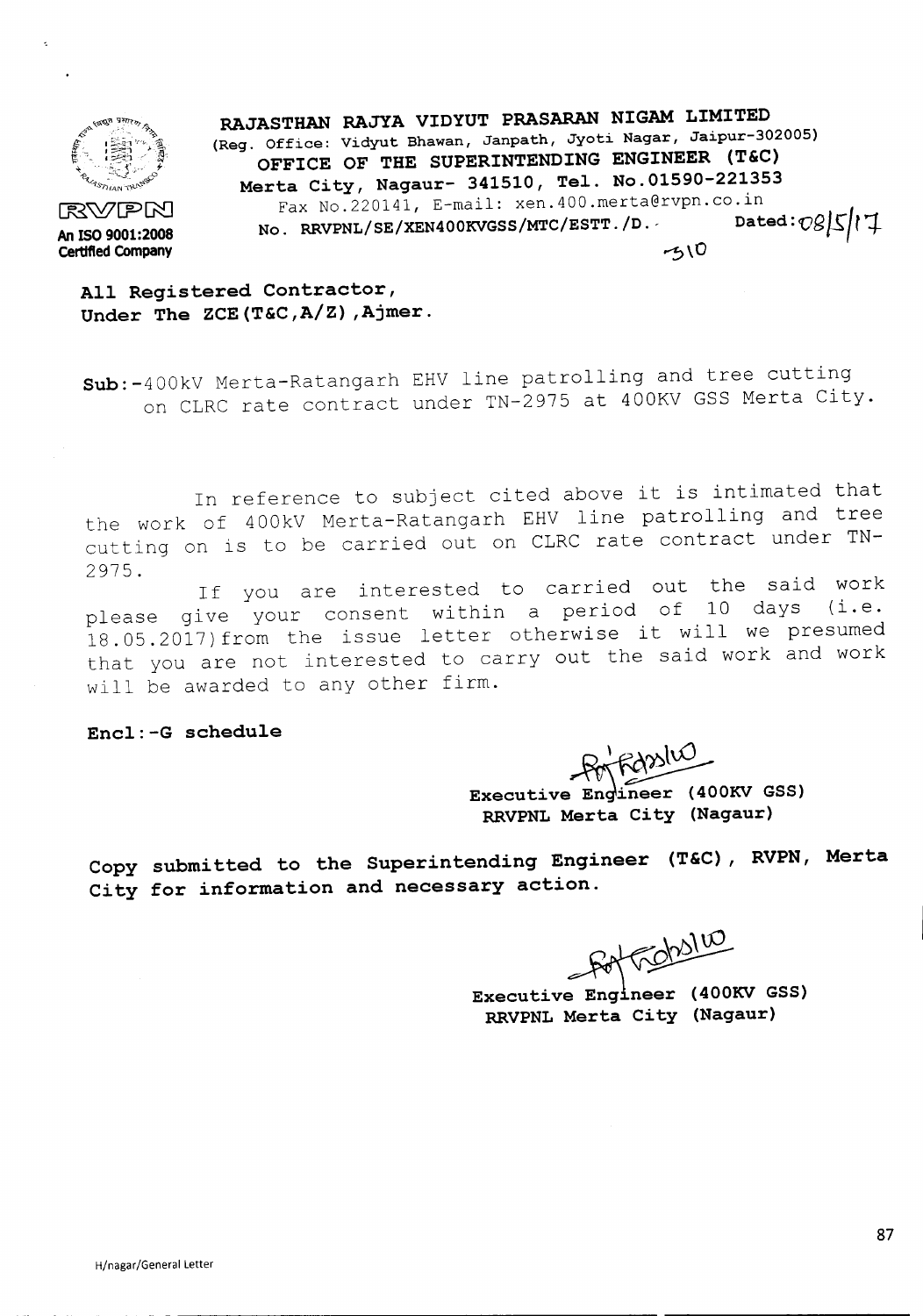## **RAJASTHAN RAJYA VIDYUT PRASARAN NIGAM LIMITED OFFICE OF THE SUPERINTENDING ENGINEER [T&C]**

Merta City, Distt. Nagaur- 341510, Telephone No.01590-221353

## **'G'- SCHEDULE**

 $\ddot{\cdot}$ 

Name of Work:- For routine EHV line patrolling of various 400 KV S/C & D/C line. Ref.:- BSR No. RVPN/SE(SSPC)/ XEN {TK}/ BSR/AI/D.21/Jaipur/Dt.04/04/2011.

| S.No. | Description                                                                                                                                                                                                                                                                                                                                                                                   | Unit                        | Rate | Quantity<br>(In K.M.) | Amount |
|-------|-----------------------------------------------------------------------------------------------------------------------------------------------------------------------------------------------------------------------------------------------------------------------------------------------------------------------------------------------------------------------------------------------|-----------------------------|------|-----------------------|--------|
| 7     | Maintenance of EHV Lines                                                                                                                                                                                                                                                                                                                                                                      |                             |      |                       |        |
|       | 7.1 Routine patrolling of EHV lines and Reports<br>submission:-<br>Routine patrolling/ Inspection of 220 KV lines<br>including detailed inspection with binocular to be<br>arranged by contractor. The inspection/checking is<br>to be done as per direction/instructions in the<br>erstwhile RSEB maintenance manual for<br>transmission lines which includes checking of the<br>following:- |                             |      |                       |        |
|       | a)Towers and structures their foundations,<br>revetment, earthling, tower members, nut and<br>bolts etc.<br>b) Conductors and earth wire and their<br>accessories/ hardware.<br>c) Horizontal and vertical of conductors.                                                                                                                                                                     |                             |      |                       |        |
|       | A. Report of the patrolling / inspection is to be<br>prepared in the Performa prescribed in the Nigams<br>construction manual / ISO documents(Patrolling<br>Sheet). Transport & halting arrangements as<br>required shall be made by the contractor at his<br>own cost.                                                                                                                       |                             |      |                       |        |
|       | 1400 KV Tr. Line                                                                                                                                                                                                                                                                                                                                                                              |                             |      |                       |        |
|       | 400 KV S/C Merta-Ratangarh (Loc. No.464 To<br>236)                                                                                                                                                                                                                                                                                                                                            | Per route<br>K <sub>m</sub> | 161  | 87                    | 14007  |
|       | Add 60% above BSR                                                                                                                                                                                                                                                                                                                                                                             |                             |      |                       | 8404.2 |
|       | G.Total :-                                                                                                                                                                                                                                                                                                                                                                                    |                             |      |                       | 22411  |

(Rs. Twenty Two Thousand Four Hundred Eleven Only)

Prepared by  $\setminus$ 

Checked by

JEN-(Maint.)

AEN (Maint)

400KV GSS Merta City

\

400KV GSS Merta City

 $\omega$  $\overline{C}$ . ∕ ∿

Executive Engineer 400KV GSS Merta City